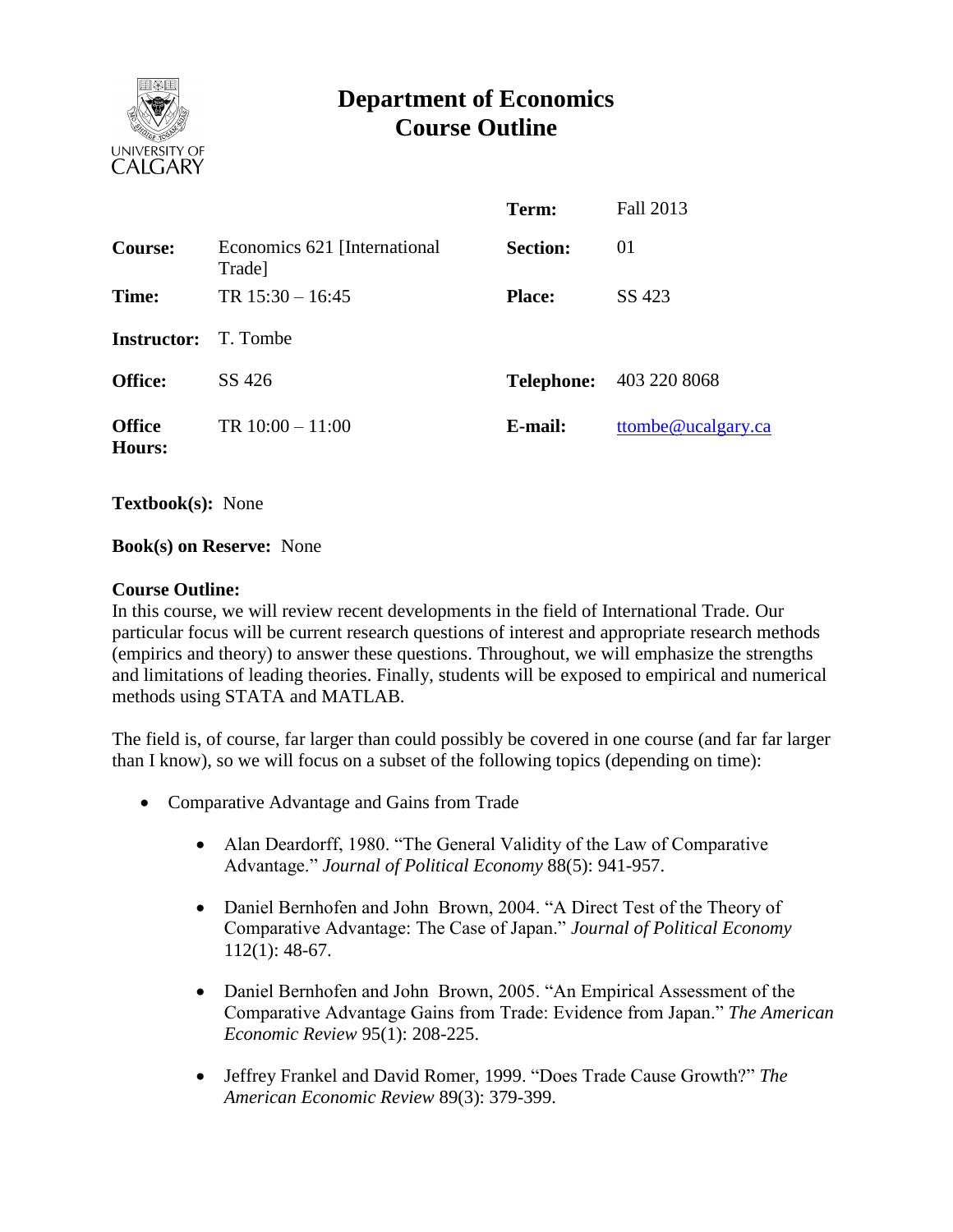- James Feyrer, 2009. "Distance, Trade, and Income The 1967 to 1975 Closing of the Suez Canal as a Natural Experiment." *NBER Working Paper* 15557.
- Ricardian Trade Models
	- Jonathan Eaton and Samuel Kortum, 2012. "Putting Ricardo to Work," *Journal of Economic Perspectives* 26(2): 65-90.
	- R. Dornbush and S. Fischer and P. Samuelson, 1977. "Comparative Advantage, Trade, and Payments in a Ricardian Model with a Continuum of Goods." *The American Economic Review* 67(5): 823-839.
	- Jonathan Eaton and Samuel Kortum, 2002. "Technology, Geography, and Trade," *Econometrica* 70(5): 1741-1779.
	- Jonathan Eaton and Samuel Kortum, 2001. "Trade in capital goods," *European Economic Review* 45(7): 1195-1235.
	- Arnaud Costinot, 2009. "An Elementary Theory of Comparative Advantage," *Econometrica* 77(4): 1165-1192.
	- Nathan Nunn, 2007. "Relationship-Specificity, Incomplete Contracts, and the Pattern of Trade," *The Quarterly Journal of Economics* 122(2): 569-600.
- "New" Trade Theory
	- Paul Krugman, 1979. "Increasing Returns, Monopolistic Competition, and International Trade," *Journal of International Economics* 9: 469-479.
	- Paul Krugman, 1980. "Scale Economies, Product Differentiation, and the Pattern of Trade," *The American Economic Review* 70(5): 950-959.
	- Gordon Hanson and Chong Xiang, 2004. "The Home-Market Effect and Bilateral Trade Patterns," *The American Economic Review* 94(4): 1108-1129.
- Firms in International Trade
	- Marc Melitz and Danial Trefler, 2012. "Gains from Trade when Firms Matter," *Journal of Economic Perspectives* 26(2): 91-118.
	- Andrew Bernard and J. Bradford Jensen and Stephen Redding and Peter Schott, 2011. "The Emirics of Firm Heterogeneity and International Trade." *NBER Working Paper* 17627.
	- Marc Melitz, 2003. "The Impact of Trade on Intra-Industry Reallocations and Aggregate Industry Productivity," *Econometrica* 71(6): 1695-1725.
	- Andrew B. Bernard and Jonathan Eaton and J. Bradford Jensen and Samuel Kortum, 2003. "Plants and Productivity in International Trade," *American Economic Review* 93(4): 1268-1290.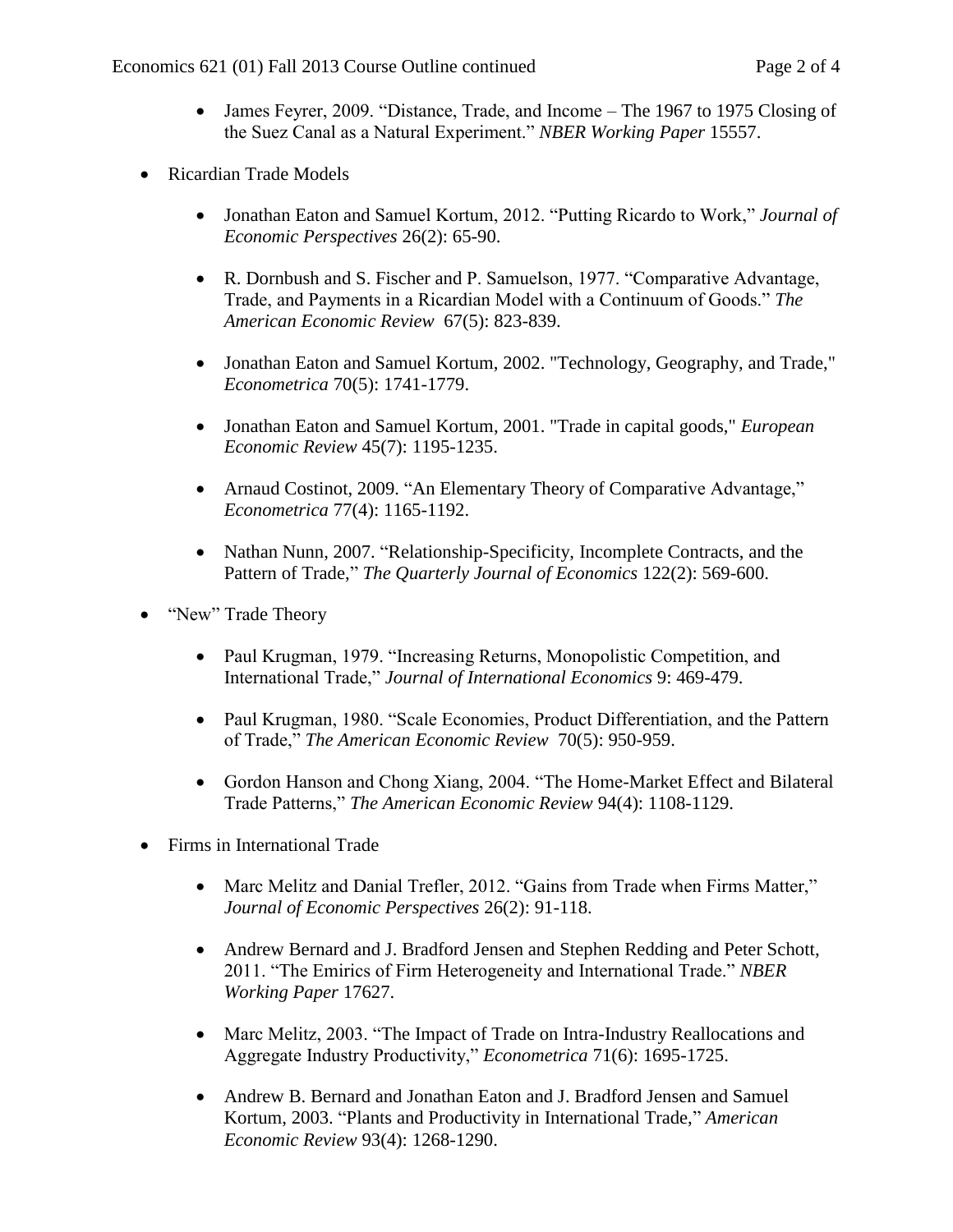- Andrew Bernard and Stephen Redding and Peter Schott, 2007. "Comparative Advantage and Heterogeneous Firms," *Review of Economic Studies* 74: 31-66.
- Jonathan Eaton and Samuel Kortum and Francis Kramarz, 2011. "An Anatomy of International Trade: Evidence From French Firms," *Econometrica* 79(5): 1453- 1498, 09.
- Paul Segerstrom and Yiochi Sugita, 2012. "The Impact of Trade Liberalization on Industry Productivity."
- International Organization or Production
	- David Hummels and Jun Ishii and Kei-Mu Yi, 2001. "The Nature and Growth of Vertical Specialization in World Trade," *Journal of International Economics*  54(1): 75-96.
	- Kei-Mu Yi, 2003. "Can Vertical Specialization Explain the Growth of World Trade?" *Journal of Political Economy* 111(1): 52-102.
	- Kei-Mu Yi, 2010. "Can Multistage Production Explain the Home Bias in Trade?" *American Economic Review* 100(1): 364-393.
	- Chang-Tai Hsieh and Keong Woo, 2005. "The Impact of Outsourcing to China on Hong Kong's Labor Market," *American Economic Review* 95(5): 397-405.
- Miscellaneous Papers We Will Cover (Time Permitting)
	- Michael Waugh, 2010. "International Trade and Income Differences," *American Economic Review* 100(5): 2093-2124.
	- Costas Arkolakis and Arnaud Costinot and Andres Rodriguez-Clare, 2012. "New Trade Models, Same Old Gains?" *American Economic Review* 102(1): 94-130.

**Option 2:**

### **Grade Determination and Final Examination Details:**

**Option 1:**

| Option 1:                     | $U$ <i>puon</i> $\mathcal{L}$ : |
|-------------------------------|---------------------------------|
| Midterm Exam: 25%             | Midterm Exam: 25%               |
| Referee Report 1: 10%         | Referee Report 1: 10%           |
| Referee Report 2: 10%         | Referee Report 2: 10%           |
| STATA Assignment: 15%         | STATA Assignment: 15%           |
| <b>MATLAB</b> Assignment: 15% | <b>MATLAB</b> Assignment: 15%   |
| Final Exam: 25%               | <b>Research Proposal: 25%</b>   |

Students who are unable to write the midterm because of an illness, family emergency or religious observance will have the opportunity to write a make-up midterm at the earliest possible time not to exceed one week after the originally schedule midterm. Should a student not be available for the make-up, the weight will be transferred to the final exam, which will become